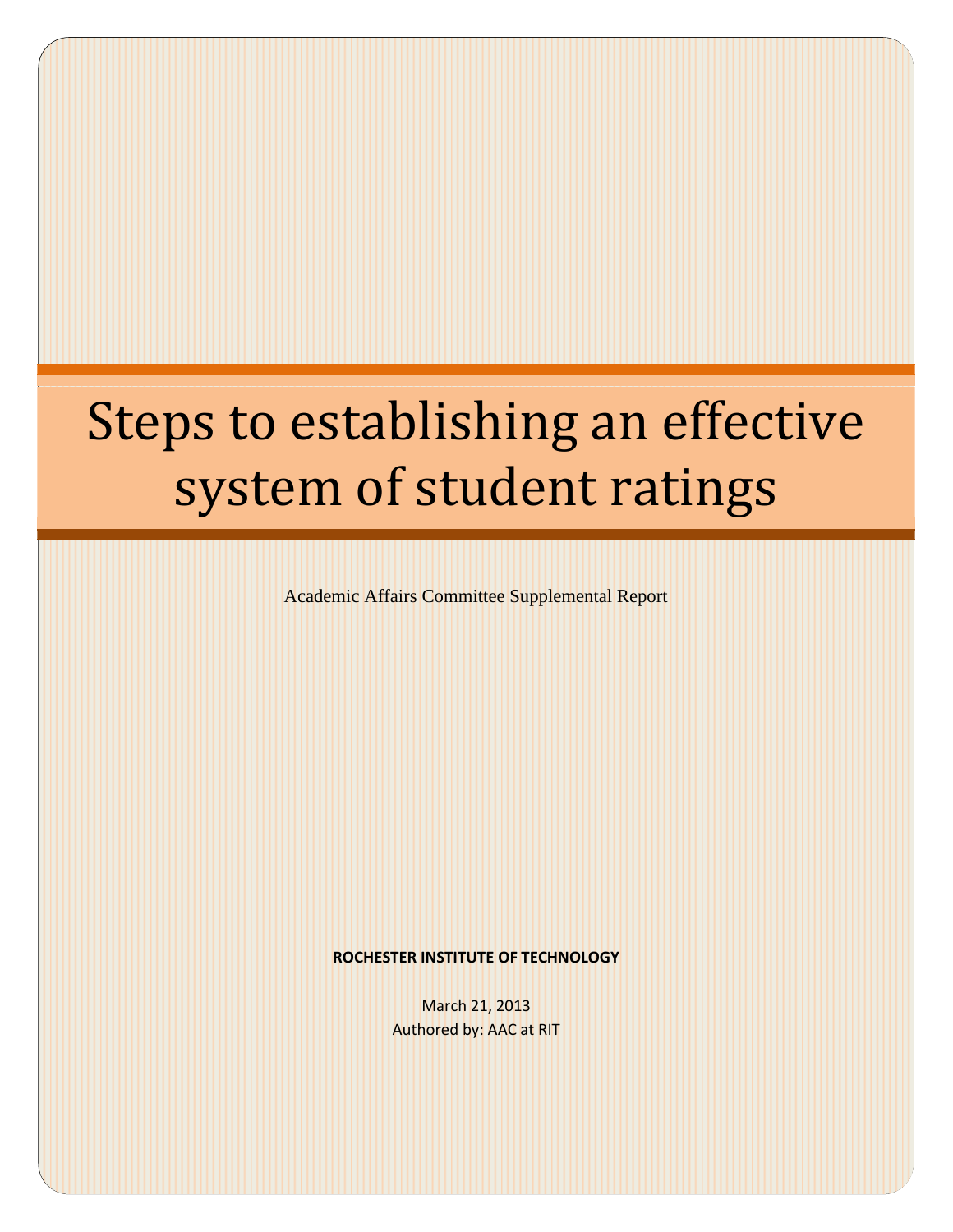### **STEPS TO ESTABLISHING AN EFFECTIVE SYSTEM OF STUDENT RATINGS**

In order to maximize the potential that the SmartEval platform offers and help ensure that the student ratings process is adequately supported and effective for summative and formative analysis, further actions by the Provost are strongly recommended. The Academic Affairs Committee has organized these actions into what we hope will be helpful thematic groupings with suggested responsible parties and timelines.

## **1. PRE-LAUNCH COMMUNICATIONS TO THE COMMUNITY**

**Communication about the new student ratings system is essential to a smooth transition. The Provost has already communicated to faculty the need for a new system and the expectation that student ratings data are but one source of information used to assess teaching effectiveness. In order to ensure that all stakeholders clearly understand the summative and formative purposes associated with this source of data collection, prelaunch communications are critical.**

1.1. Educate campus community and international locations (faculty, students, administrators) regarding the formative and summative purposes of the new system

Who: Provost's Office in cooperation with Student Ratings Campus Coordinator (SRCC)

When: Fall, Spring and Summer terms: Weeks 1-2;

- 1.2. Educate campus community (faculty, students, administrators) regarding mechanics of new system, including such things as:
	- a. How/when faculty request surveys
	- b. How/when colleges, departments, and individuals add survey items
	- c. How/when students receive notice to complete surveys

Who: Student Ratings Campus Coordinator and College Student Ratings Liaisons

When: Fall Semester: Week 3 (task "b" recommended to be completed by week 7)

## **2. STRATEGIES TO ENCOURAGE SURVEY PARTICIPATION**

**Adequate response rates remain an issue of concern for every institution that uses online systems. While research suggests that this is readily manageable, potentially yielding return rates equivalent to or better than paper surveys (Wode & Keiser, 2011), institutions must be intentional about providing on-going support to encourage survey student participation by students.**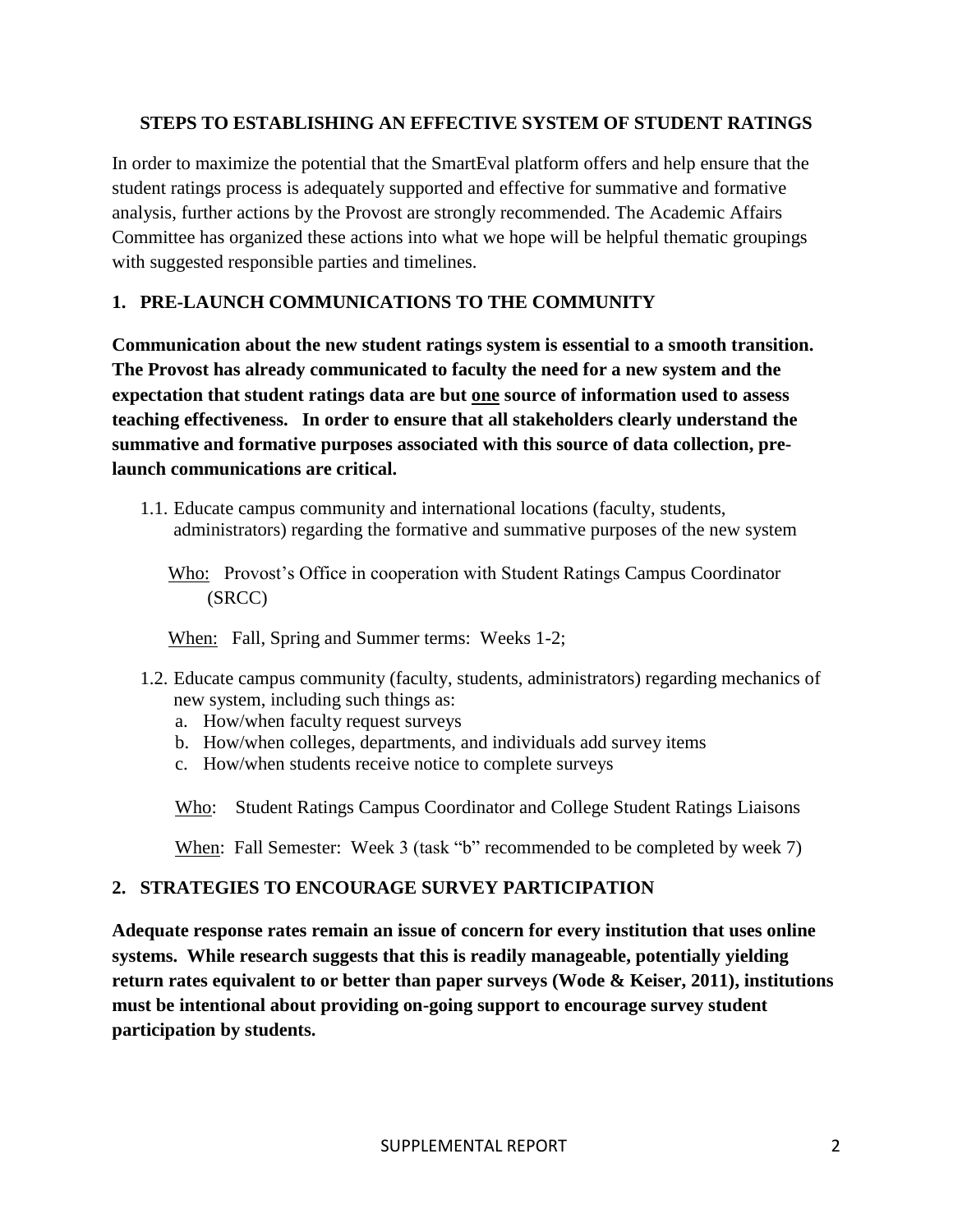- 2.1. Provide faculty help sessions, tip sheets, and electronic reminders on how to use personal communication, at the beginning of the semester and during the response period, to encourage participation
- 2.2. Notify faculty via automatic system monitoring about status of response rates (aggregate, not by student name) during the survey period
- 2.3. University campus student communications campaigns via posters, announcements, etc. including reminders that student input is confidential, valued and used for teaching improvement
- 2.4. Emphasize student responsibility to participate in the improvement of learning in freshman orientation and communications with student groups (fraternities, sororities, clubs, student leadership groups in each college)
- 2.5. Acknowledge or reward individuals or units with good response rates

Who: SRCC in collaboration with ILI and Division of Student Affairs

When: Continuously—to begin in Fall 2013

2.6. Enable easy access to computers during class time to complete the survey, if deemed appropriate

Who: Individual Faculty member

When: Each term

## **3. DATA ANALYSIS AND REPORTS**

**Providing guidance on how to interpret results and use data to guide teaching improvement and teaching effectiveness assessment is a responsibility that extends beyond the Student Ratings Campus Coordinator. It is recommended that the Provost consider utilizing the talents and expertise resident within the units of Institutional Research, Assessment and Teaching/Learning Services to coordinate these responsibilities.**

- 3.1. Establish recommendations for summarizing student ratings
	- 3.1.1. Educate faculty and administrators regarding effect of small *n*
	- 3.1.2. Inform faculty and administrators about how and when to aggregate data over courses or terms
- 3.2. Educate faculty and administrators how to read and interpret ratings distribution, mean, SD, and confidence intervals
- 3.3. Maintain confidentiality of student ratings
	- 3.3.1. Release ratings summary from summative items to faculty member and supervisor
	- 3.3.2. Release ratings summary from formative items to faculty member only; to be shared at his/her discretion
- 3.4. Educate faculty and administrators how to download/extract report data

Who: Provost appointed team of research and assessment professionals in conjunction with SRCC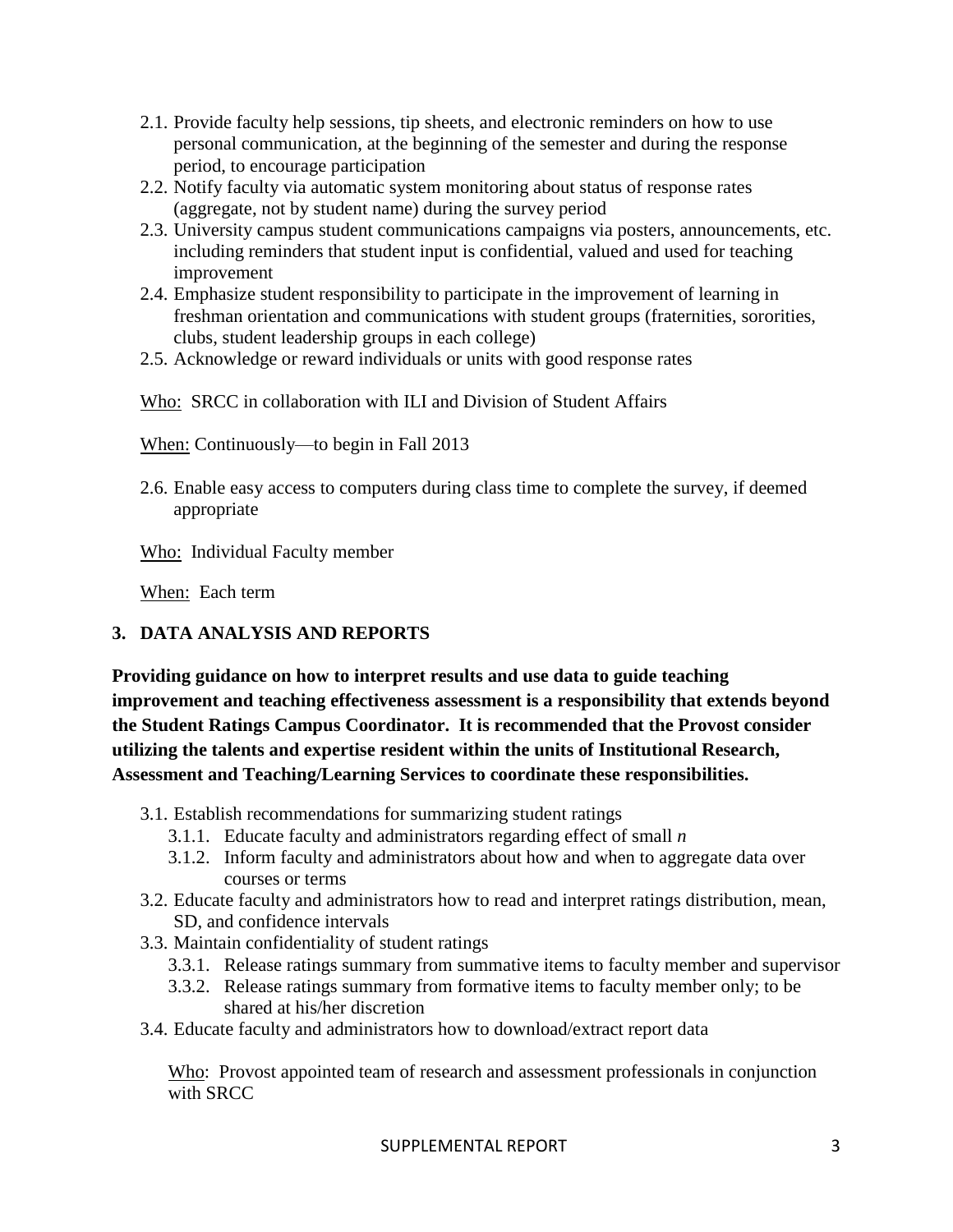## When: Establish by September 2013 **4. ASSOCIATED PROFESSIONAL DEVELOPMENT**

**The formative information gleaned from student ratings should lead to teaching support and improvement. It is imperative that the university ensure that the appropriate body on campus, typically the Teaching and Learning Services, offer resources for faculty who are committed to improving their teaching based on the formative feedback. Best practice also suggests that every campus should make instructional consultants or master teachers, who are not in a supervisory line to faculty and have no input into performance appraisals, available to faculty. This combined with RIT's current emphasis on peer mentoring, can be a powerful tool that will allow faculty to use student ratings to improve their teaching throughout their career. RIT has traditionally emphasized quality teaching as its hallmark and provided resources to that end. Implementing the recommendations below will naturally fall to the Innovative Learning Institute.**

- 4.1. Make available to faculty professional expertise to translate student feedback into an action plan for professional development in combination with the action plan developed through the use of the SmartEvals system and with clear implications for instructional enhancements.
- 4.2. Allocate resources to implement an effective professional development program through which faculty can gain needed information and skills

Who: ILI, Teaching Learning Services, College focused professional development activities

When: Ongoing

## **5. RESEARCH PLAN**

**Numerous researchable questions arise with the institution of a new university system for student ratings, suggesting the need for resources to establish and carry out a research plan associated with this effort. For example, are there unexpected effects on student ratings of variables associated with course, student, faculty or survey characteristics? Does response rate remain adequate over time? Do faculty who chose individually to implement incentives for responding experience higher response rates than faculty who don't? Is there a drift in average ratings attributable to implementation of the new system compared to previous systems used in the various colleges? Do more students realize the value of their input and more faculty find that there is benefit in the feedback? Do more faculty supervisors consult multiple types of evidence in evaluating teaching effectiveness? A research plan that tracks attitudes, perceptions and practices will be necessary to document success in achieving intended goals and to guide course shifts in the future.**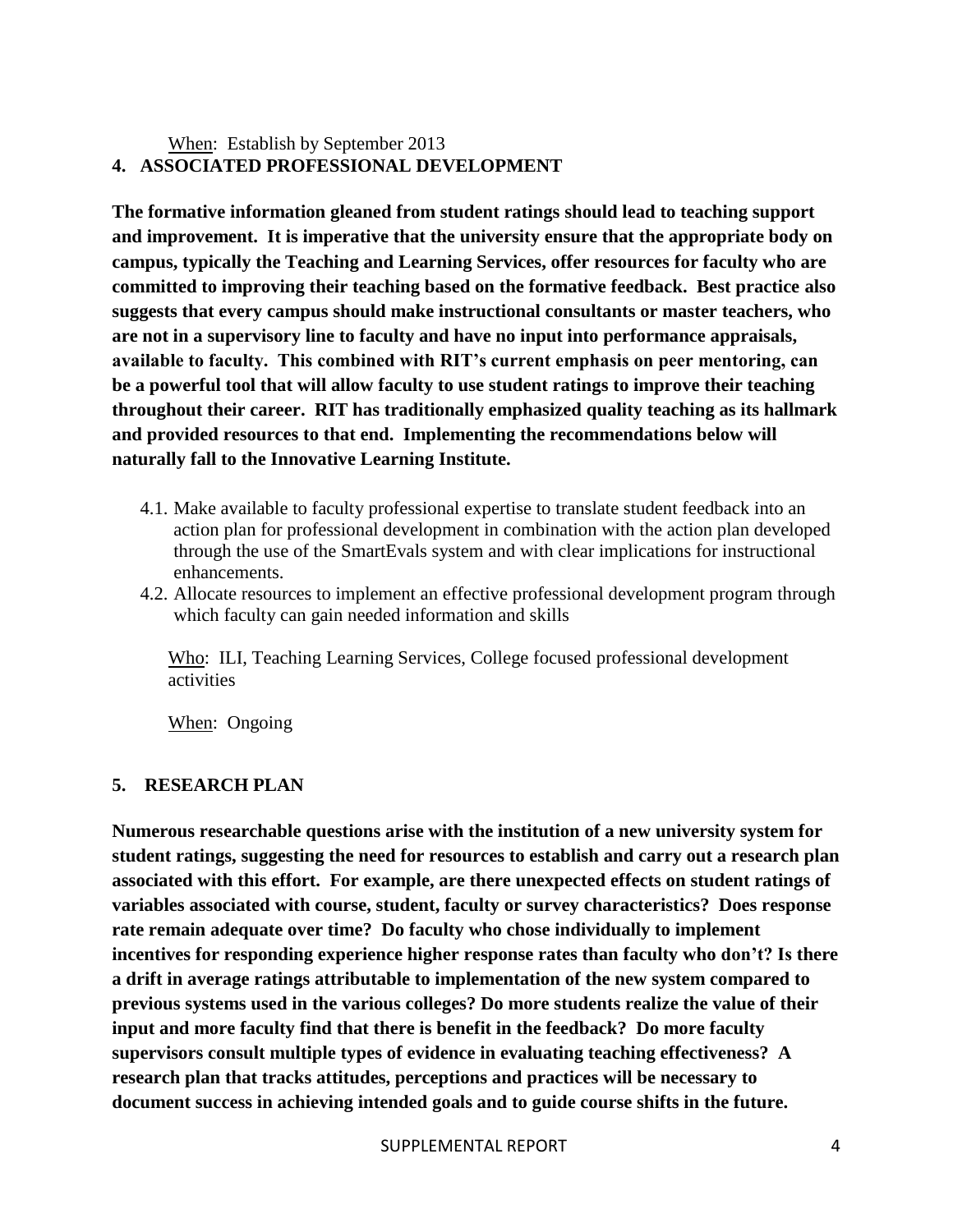**Findings from such a research plan may also lead to reexamination of the principles established by the Task Force and a collective decision to modify the guidelines delineated in the report. We recommend that the Provost determine how such a research plan might be implemented and assign resources accordingly. This research component should begin in the 2013-2014 academic year and incorporate the following:**

**Goal:** Allocate resources to monitor, document, and report on the university-wide student ratings system over a period of at least 3 years

- 5.1. Monitor for drifts in average ratings attributable to implementation of the new system compared to previous systems
- 5.2. Monitor return rates and association with strategies to improve return rates
- 5.3. Examine effects on ratings of variables associated with course, respondent, instructor, and survey characteristics
- 5.4. Track attitudes, perceptions, and practices regarding the purposes, uses, and value of student input over time among students, faculty, and administrators
	- 5.4.1. Track student opinion about the value of their input
	- 5.4.2. Monitor faculty sentiment regarding benefit of student feedback
	- 5.4.3. Monitor number of faculty supervisors who consult multiple types of evidence in evaluating teaching effectiveness
- 5.5. Observe documented changes in (and perceptions of) instructional effectiveness as associated with the availability and use of professional development and application of student feedback
- 5.6. Apply research findings in formulating recommendations for system modification following a 3-year period of data gathering

Who: Provost designee

When: Fall 2013

## **6. PROMISING PRACTICE WORTH EXPLORATION AND ADOPTION**

**Guidelines from the literature about improving teaching effectiveness indicate that end-ofterm ratings are limited in their effect and fail to satisfy one's current students who are unable to benefit from future-term instructional enhancements. The practice of early term student feedback has been used to obtain just-in-time information about students' learning experiences, allowing changes to be implemented before it is too late to benefit the current term enrollment. Students who participate in early-term feedback not only appreciate the opportunity to affect their instruction but also perceive the instructor in a very positive light as one who is concerned about optimizing student learning. A model has been developed within RIT at NTID. In addition, the SmartEvals platform allows this type of feedback system. Initial results from the NTID pilot are very promising. It is recommended that the ILI expand the practice of early-term feedback in collaboration with**